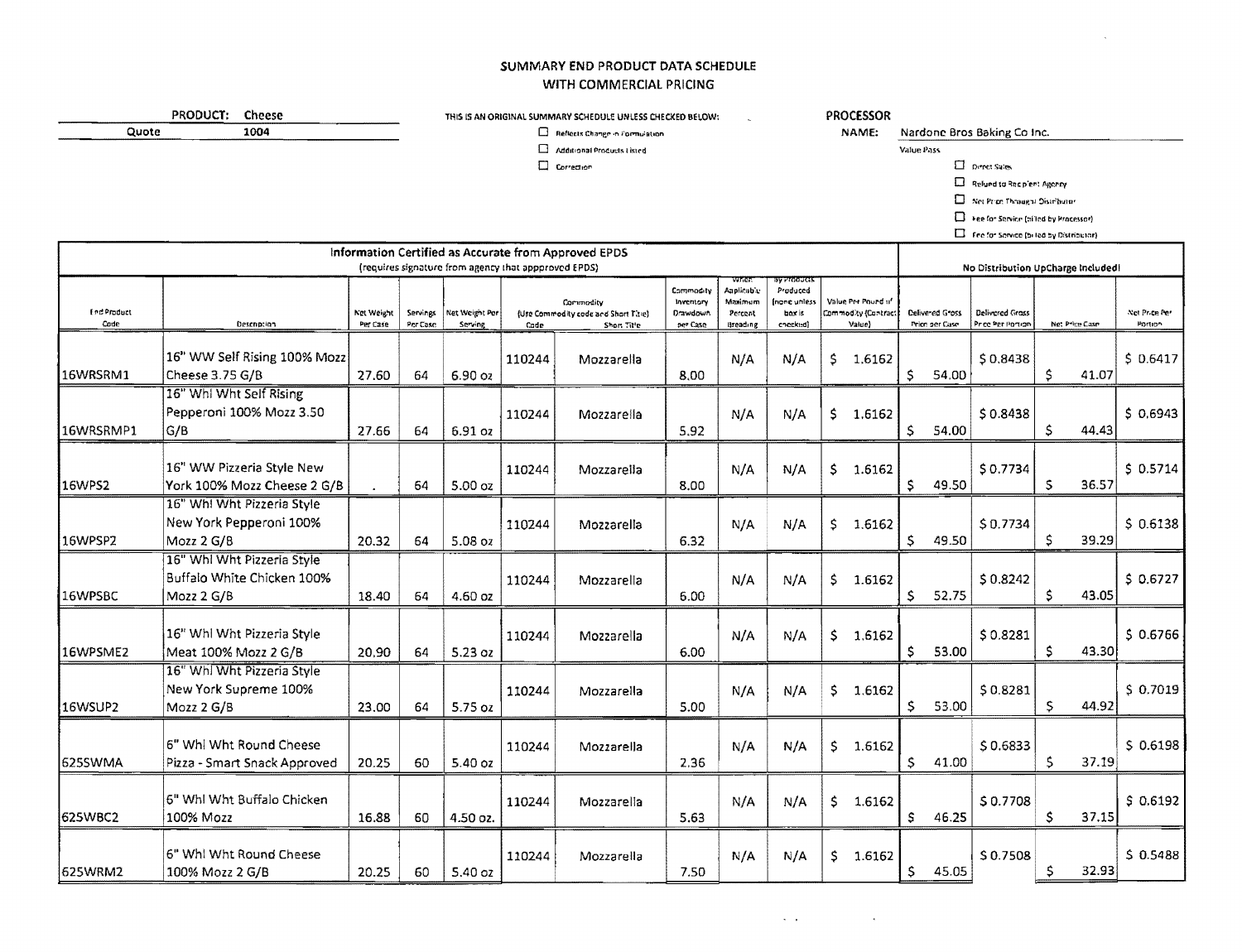### SUMMARY **END** PRODUCT DATA SCHEDULE WITH COMMERCIAL PRICING

| C625WRMP2 | 6" Whi Wht Round Coin<br>Pepperoni 100% Mozz 2 G/B                             | 20.62 | 60 | 5.50 oz   | 110244 | Mozzarella | 5.44 | N/A | N/A | \$  | 1.6162   | \$           | 47.00 | \$0.7833 | \$           | 38.21 | $S$ 0.6368 |
|-----------|--------------------------------------------------------------------------------|-------|----|-----------|--------|------------|------|-----|-----|-----|----------|--------------|-------|----------|--------------|-------|------------|
| 625WRMP2  | 6" Whl Wht Round Diced<br>Pepperoni 100% Mozz 2 G/B                            | 20.63 | 60 | 5.50 oz   | 110244 | Mozzarella | 5.44 | N/A | N/A | \$. | 1.6162   | \$           | 45.05 | \$0.7508 | \$           | 36.26 | \$0.6043   |
| 625WSUP2  | 6" Whi Wht Round Supreme<br>Pizza 100% Mozz 2 G/B                              | 23.81 | 60 | 6.35 oz   | 110244 | Mozzarella | 4.69 | N/A | N/A | \$. | 1.6162   | \$           | 46.11 | \$0.7685 | \$           | 38.53 | \$0.6422   |
| 625WRMV2  | 6" Whi Wht Round Veggie<br>Pizza 100% Mozz 2 G/B                               | 24.00 | 60 | 6.40 oz   | 110244 | Mozzarella | 7.50 | N/A | N/A | \$  | 1.6162   | \$           | 45.50 | \$0.7583 | \$           | 33.38 | $S$ 0.5563 |
| 60WGUM2   | Whole Wheat Garlic French<br>Bread 100% Mozz                                   | 16.88 | 60 | 4.50 oz.  | 110244 | Mozzarella | 7.50 | N/A | N/A | \$  | 1.6162   | \$           | 45.05 | \$0.7508 | \$           | 32,93 | \$0.5488   |
| 160WUM2   | Whi Wht Cheese French Bread<br>w/ 100% Mozz                                    | 20.63 | 60 | 5.50 oz   | 110244 | Mozzarella | 7.50 | N/A | N/A | \$  | 1.6162   | \$           | 45.05 | \$0.7508 | \$           | 32.93 | $S$ 0.5488 |
| I60WUMP2  | Whi Wht Pepperoni French<br>Bread w/ 100% Mozz                                 | 20.63 | 60 | $5.50$ oz | 110244 | Mozzarella | 5.63 | N/A | N/A | \$  | 1,6162   | Ŝ.           | 45.05 | \$0.7508 | Ś.           | 35.95 | \$0.5992   |
| 164WPS2   | 16" WW Pizzeria Style New<br>York 100% Mozz Cheese 2 G/B<br>Pre-cut            | 20.00 | 64 | 5.00 oz   | 110244 | Mozzarella | 8.00 | N/A | N/A | S.  | 1.6162   | \$           | 51.25 | \$0.8008 | \$           | 38.32 | \$0.5988   |
| 64WPSP2   | 16" Whl Wht Pizzeria Style<br>New York Pepperoni 100%<br>Mozz 2 G/B Pre-cut    | 20.32 | 64 | 5.08 oz   | 110244 | Mozzarella | 6.31 | N/A | N/A | \$. | 1.6162   | $\mathsf{S}$ | 51.25 | \$0.8008 | \$           | 41.05 | 50.6414    |
| 64WPSBC   | 16" Whi Wht Pizzeria Style<br>Buffalo White Chicken 100%<br>Mozz 2 G/B Pre-cut | 18.40 | 64 | 4.60 oz   | 110244 | Mozzarella | 6.00 | N/A | N/A | \$  | 1.6162   | Ŝ.           | 53.50 | \$0.8359 | $\mathsf{S}$ | 43.80 | \$0.6844   |
| 64WSUP2   | 16" Whi Wht Pizzeria Style<br>New York Supreme 100%<br>Mozz 2 G/B Pre-cut      | 23.00 | 64 | 5.75 oz   | 110244 | Mozzarella | 5.00 | N/A | N/A | \$. | 1.6162   | \$           | 54.00 | \$0.8438 | $\mathsf S$  | 45.92 | 50.7175    |
| 64WPSME2  | 16" Whi Wht Pizzeria Style<br>Meat 100% Mozz 2 G/B                             | 20.92 | 64 | 5.23      | 110244 | Mozzarella | 6.00 | N/A | N/A | Ś.  | 1.6162   | \$           | 54.00 | \$0.8438 | \$           | 44.30 | \$0.6922   |
| 164WHW2   | 16" Whi Wht Pizzeria Style<br>Hawaiian 100% Mozz 2 G/B<br>Pre-cut              | 23.00 | 64 | 5.75 oz   | 110244 | Mozzarella | 6.88 | N/A | N/A |     | \$1.6162 | \$           | 53,00 | \$0.8281 | Ŝ.           | 41.88 | $S$ 0.6544 |
| 7WRM      | 7" Whi Wht Self Rising Cheese<br>100% Mozz                                     | 29.85 | 48 | 9.95 oz   | 110244 | Mozzarella | 6.00 | N/A | N/A | \$  | 1.6162   | \$           | 59.00 | \$1.2292 | \$           | 49.30 | 5 1.0271   |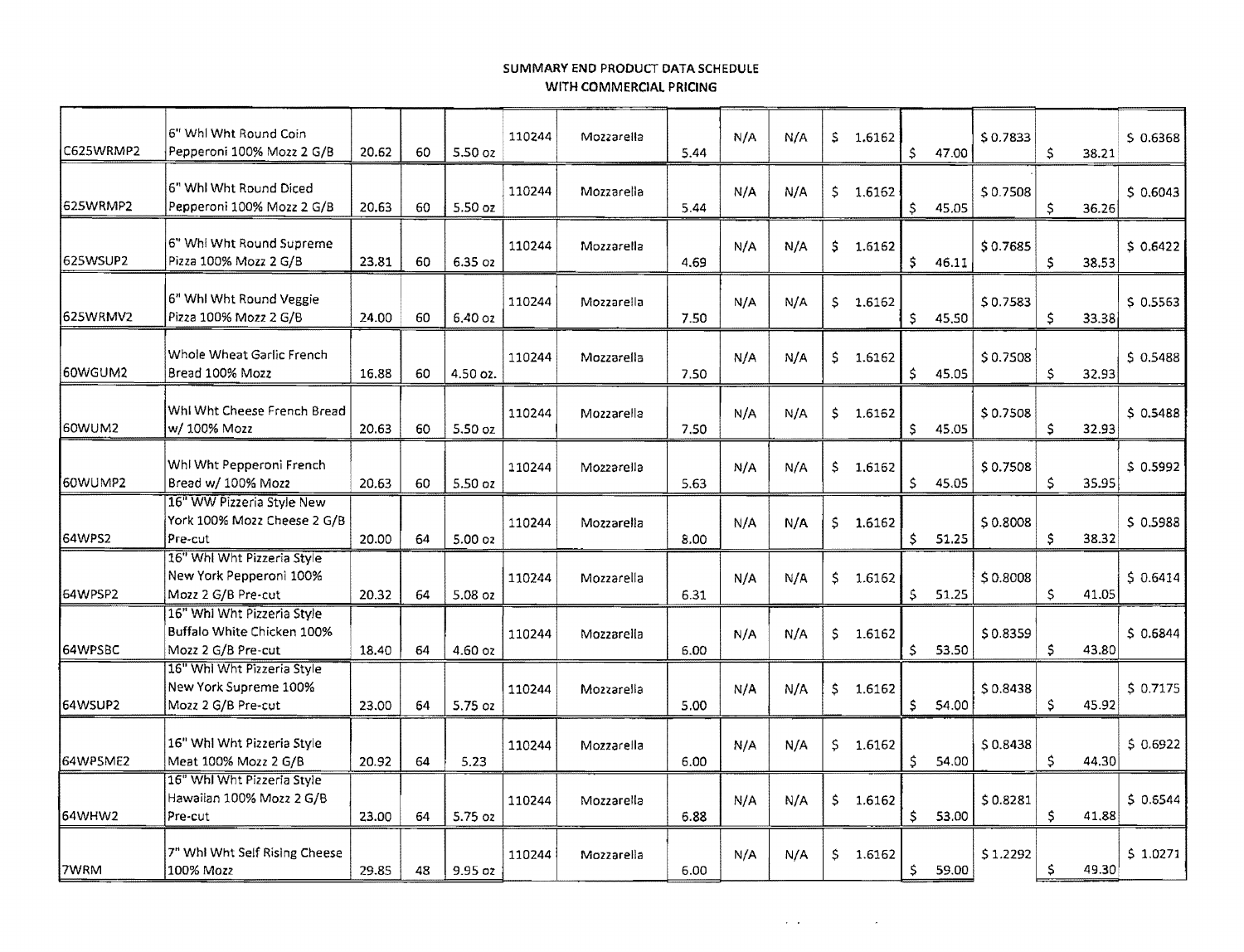# **SUMMARY END PRODUCT** DATA SCHEDULE **WITH COMMERCIAL PRICING**

| 7" Whi Wht Self Rising<br>Pepperoni 100% Mozz           | 28.65                                            | 48 | 9.55 oz            | 110244 | Mozzarella | 3.83  | N/A | N/A | S.  |        | \$     | 59.00 | \$1.2292 | Ŝ  | 52.81 | \$1.1002   |
|---------------------------------------------------------|--------------------------------------------------|----|--------------------|--------|------------|-------|-----|-----|-----|--------|--------|-------|----------|----|-------|------------|
| Wedge Cheese - Smart Snack<br>Approved                  | 22.05                                            | 72 | 4.90 oz.           | 110244 | Mozzarella | 2.83  | N/A | N/A | S.  | 1.6162 | \$     | 43,00 | \$0.5972 | \$ | 38.43 | $S$ 0.5337 |
| Whole Wheat Stuffed Crust<br>Cheese                     | 21.65                                            | 70 | 4.95 oz.           | 110244 | Mozzarella | 8.75  | N/A | n   | Ŝ.  | 1.6162 | Š.     | 46.00 | \$0,6571 | \$ | 31.86 | $S$ 0.4551 |
| Whole Wheat Stuffed Crust<br>Pepperoni                  | 21.65                                            | 70 | 4.95 oz.           | 110244 | Mozzarella | 6.56  | N/A | n   | S.  | 1.6162 | Ŝ.     | 46.00 | \$0.6571 | \$ | 35.40 | \$0.5057   |
| Wedge Coin Turkey Pepp -<br>Smart Snack Approved        | 22.27                                            | 72 | 4.95 oz.           | 110244 | Mozzarella | 4.75  | N/A | N/A | S.  | 1.6162 | S.     | 45.00 | \$0.6250 | \$ | 37.32 | \$0.5184   |
| Whi Wht Turkey Sausage<br>Gravy Breakfast               | 16.00                                            | 80 | $3.20$ oz          | 110244 | Mozzarella | 2.00  | N/A | N/A | \$  | 1.6162 | S.     | 28.00 | \$0.3500 | Ś  | 24,77 | \$0.3096   |
| Whi Wht Gravy Sausage Pizza                             | 16.25                                            | 80 | $3.25$ oz          | 110244 | Mozzarella | 1.85  | N/A | N/A | \$  | 1.6162 | Ś.     | 28.00 | \$0.3500 | \$ | 25.01 | 50.3126    |
| Whi Wht Turkey Sausage<br>Gravy 100% Mozz Breakfast     | 16.25                                            | 80 | $3.25$ oz          | 110244 | Mozzarella | 3,75  | N/A | N/A | \$. | 1.6162 | \$     | 29.00 | \$0.3625 | \$ | 22.94 | \$0.2867   |
| Whl Wht Cheese Breadstick<br>100% Mozz                  | 12.00                                            | 96 | 2.00 oz            | 110244 | Mozzarella | 6.00  | N/A | N/A | \$. | 1.6162 | Š.     | 35.00 | \$0.3646 | Ŝ  | 25.30 | \$0.2636   |
| Whole Wheat Garlic Flat Bread<br>Pizza 100% Mozz        | 25.20                                            | 96 | 4.20 oz            | 110244 | Mozzarella | 12.00 | N/A | N/A | S.  | 1.6162 | S.     | 50.00 | \$0.5208 | \$ | 30.61 | \$0.3188   |
| Whole Wheat Cheese 8"<br>Wedge 100% Mozz 2G/B           | 30,00                                            | 96 | 5.00 oz            | 110244 | Mozzarella | 12.00 | N/A | N/A | \$. | 1,6162 | \$     | 47.38 | \$0.4935 | \$ | 27.99 | \$ 0.2915  |
| Whole Wheat Diced Pepperoni<br>8" Wedge 100% Mozz 2 G/B | 30.00                                            | 96 | 5.00 <sub>oz</sub> | 110244 | Mozzarella | 9.00  | N/A | N/A | \$  | 1.6162 | \$     | 47.38 | \$0,4935 | \$ | 32.83 | \$0.3420   |
| Whole Wheat Cheese 4x6<br>100% Mozz                     | 30.00                                            | 96 | 5.00 oz            | 110244 | Mozzarella | 12.00 | N/A | N/A | \$. | 1.6162 | Ś.     | 47.38 | \$0.4935 | \$ | 27.99 | $S$ 0.2915 |
| Whole Wheat Diced Pepperoni<br>4x6 100% Mozz 2 G/B      | 30.00                                            | 96 | 5.00 oz            | 110244 | Mozzarella | 9.00  | N/A | N/A | S.  | 1,6162 | \$     | 48.38 | \$0.5040 | S  | 33.83 | \$0.3524   |
|                                                         | Whole Wheat Round Edge<br>Whole Wheat Round Edge |    |                    |        |            |       |     |     |     |        | 1.6162 |       |          |    |       |            |

 $\overline{a}$